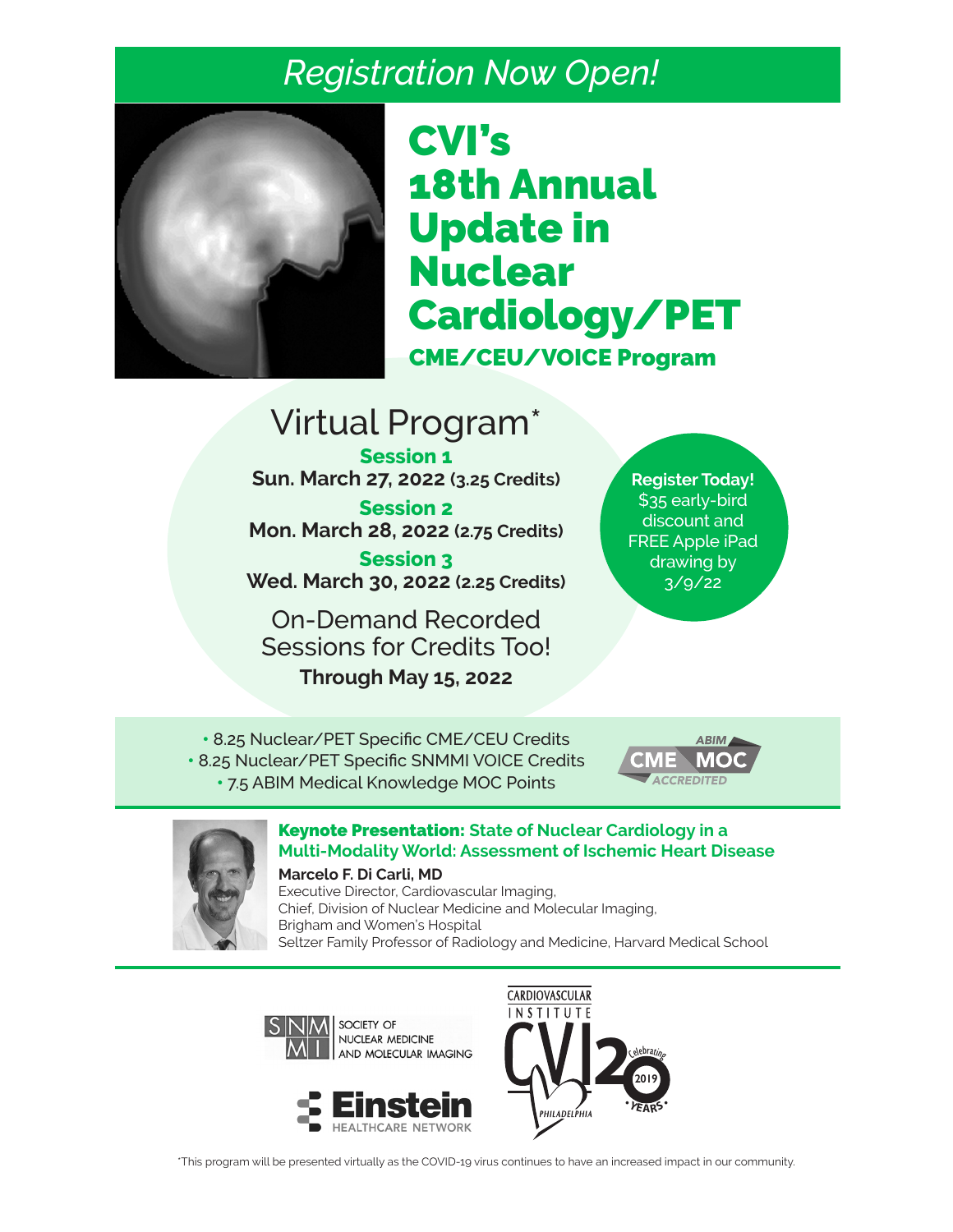CVI's 18th Annual Update in Nuclear Cardiology/PET is designed to further the clinical application, management and interpretation skills of physicians, nuclear technologists and Advanced Practice Professionals involved in non-invasive cardiac imaging including SPECT, PET, CT and Cardiac MR. Our agenda focuses on a variety of important topics in non-invasive cardiac imaging including: Keynote Presentation on State of Nuclear Cardiology in a Multi-Modality World: Assessment of Ischemic Heart Disease; CZT SPECT imaging; Assessment of Myocardial Blood Flow with Cardiac PET; Addressing Incidental Findings on MPI Hybrid Systems; and Gated SPECT Imaging Acquisition.

CVI Nuclear/PET also features several in-depth sections focusing on the Role of Calcium Scoring & Adjunctive Coronary Calcium Scoring; Managing Sarcoidosis, including Patient Preparation, Imaging & Clinical Aspects; and Diagnosis & Management of Amyloidosis: A Practical Case-Based Overview; Role of PYP Imaging & Starting a Successful Program.

Our agenda also offers up to 7.5 MOC Knowledge Points from the ABIM.\*\* Awarding of MOC points requires additional minimal fee, attestation, post program evaluation and test questions.

#### **Target Audience:**

Cardiologists, radiologists, nuclear medicine physicians, nuclear technologists, fellows, residents and mid-level providers involved in nuclear medicine. The program is also appropriate for all physicians and healthcare professionals who treat patients with coronary artery disease.

#### **Learning Objectives:**

**After viewing CVI's 18th Annual Update in Nuclear Cardiology/PET, attendees will be better able to:**

- Discuss the advantages of solid-state imaging over Anger SPECT imaging
- Discuss unique considerations related to imaging protocol, artifacts and interpretation of CZT SPECT imaging
- Recognize the potential for blood flow quantification with CZT SPECT imaging
- Recognize pitfalls of gated SPECT acquisition that lead to artifacts
- Reconcile inconsistent EF results between Gated SPECT and other modalities used for EF acquisition
- Formulate a consistent approach to Gated SPECT interpretation including recognition of potential artifacts
- Recognize the limitations of Planar 99 PYP imaging
- Integrate SPECT acquisition with Planar 99 PYP imaging
- Incorporate novel strategies in SPECT PYP imaging to improve test accuracy
- Recognize the prevalence of amyloid heart disease
- Decide when to suspect cardiac amyloidosis and refer for further testing
- Review current imaging techniques and briefly discuss upcoming imaging practices for amyloid heart disease
- Characterize the components of a successful multidisciplinary amyloidosis program
- Differentiate the common types of cardiac amyloidosis and the structure of the program based on those types
- Describe the role of integrating clinical trials into a successful amyloidosis program
- Describe the changing epidemiology of CAD and its implications for the role of myocardial perfusion imaging
- Review the relevance of integrating atherosclerosis and quantitative perfusion imaging in diagnosis and risk stratification of CAD
- Review the emerging role of myocardial blood flow reserve for diagnosis and management of CAD
- Select appropriate patients for calcium scoring
- Utilize calcium scoring results in patient management discussions
- Recognize particular calcium score results which warrant additional imaging studies
- Recognize the value of coronary calcium scoring beyond a screening population tool
- Integrate anatomic coronary data with functional perfusion data
- Enhance risk stratification of symptomatic patients undergoing myocardial perfusion imaging
- Recognize how low-resolution CT scans are acquired and utilized in PET CT Cardiac Imaging
- Recognize common normal and abnormal findings seen on transmission CT scan on PET CT Cardiac Imaging
- Interpret CT scans to provide useful guidance for referring physicians
- Identify role of myocardial blood flow/myocardial flow reserve in the assessment of patients with suspected CAD
- Identify the characteristics of high risk patients based on flow data
- Recognize the added diagnostic value of myocardial blood flow in the assessment of patients with chest pain
- Identify the role of multimodality imaging in the diagnosis of cardiac sarcoidosis
- Recognize how cardiac PET can be used to follow response to immunosuppressive therapy
- Explain how CV imaging can be used in risk assessment and patient management considerations
- Recognize the entity of isolated cardiac sarcoidosis
- Identify clinical scenarios where cardiac sarcoidosis should be considered
- Utilize various imaging modalities to increase the likelihood of making cardiac sarcoidosis diagnosis
- Describe the PET acquisition protocol for the diagnosis and management of cardiac sarcoidosis
- Explain the use of qualitative and quantitative approaches to the interpretation of FDG uptake in suspected/known cardiac sarcoidosis
- Define the strengths and limitations of current PET approaches for identifying cardiac sarcoidosis

#### **Accreditation Statement**

This activity has been planned and implemented in accordance with the accreditation requirements and policies of the Accreditation Council for Continuing Medical Education (ACCME) through the joint providership of the Einstein Healthcare Network and The Cardiovascular Institute of Philadelphia (CVI). Einstein Healthcare Network is accredited by the Pennsylvania Medical Society to provide continuing medical education for physicians.

#### **Credit Designation Statement**

**AMA:** Einstein Healthcare Network designates this live educational event for a maximum of 8.25 AMA PRA Category 1 Credits™. Physicians should only claim credit commensurate with the extent of their participation in the educational event. **AOA:** This program is eligible for 8.25 credits in category 2A of the American Osteopathic Association through the Pennsylvania Osteopathic Medical Association Foundation.

#### **MOC Statement**

**Medical Knowledge MOC Credits/Points:** Successful completion of this CME activity enables the participant to earn up to 7.25 Medical Knowledge MOC Points in the American Board of Internal Medicine's (ABIM) Maintenance of Certification (MOC) program. It is the CME activity provider's responsibility to submit participant completion information to ACCME for the purpose of granting ABIM MOC points. Awarding of MOC points requires additional attestation, post program evaluation and test questions.

#### **SNMMITS VOICE Accreditation Information**

The SNMMI, through its Verification of Involvement in Continuing Education (VOICE) program, has approved this meeting for a maximum of 8.25 continuing education hours (CEHs). VOICE-approved credit is recognized by most licensure states and by the NMTCB and ARRT as<br>Category A+ credit. Participants will receive CE credit for those sessions at which they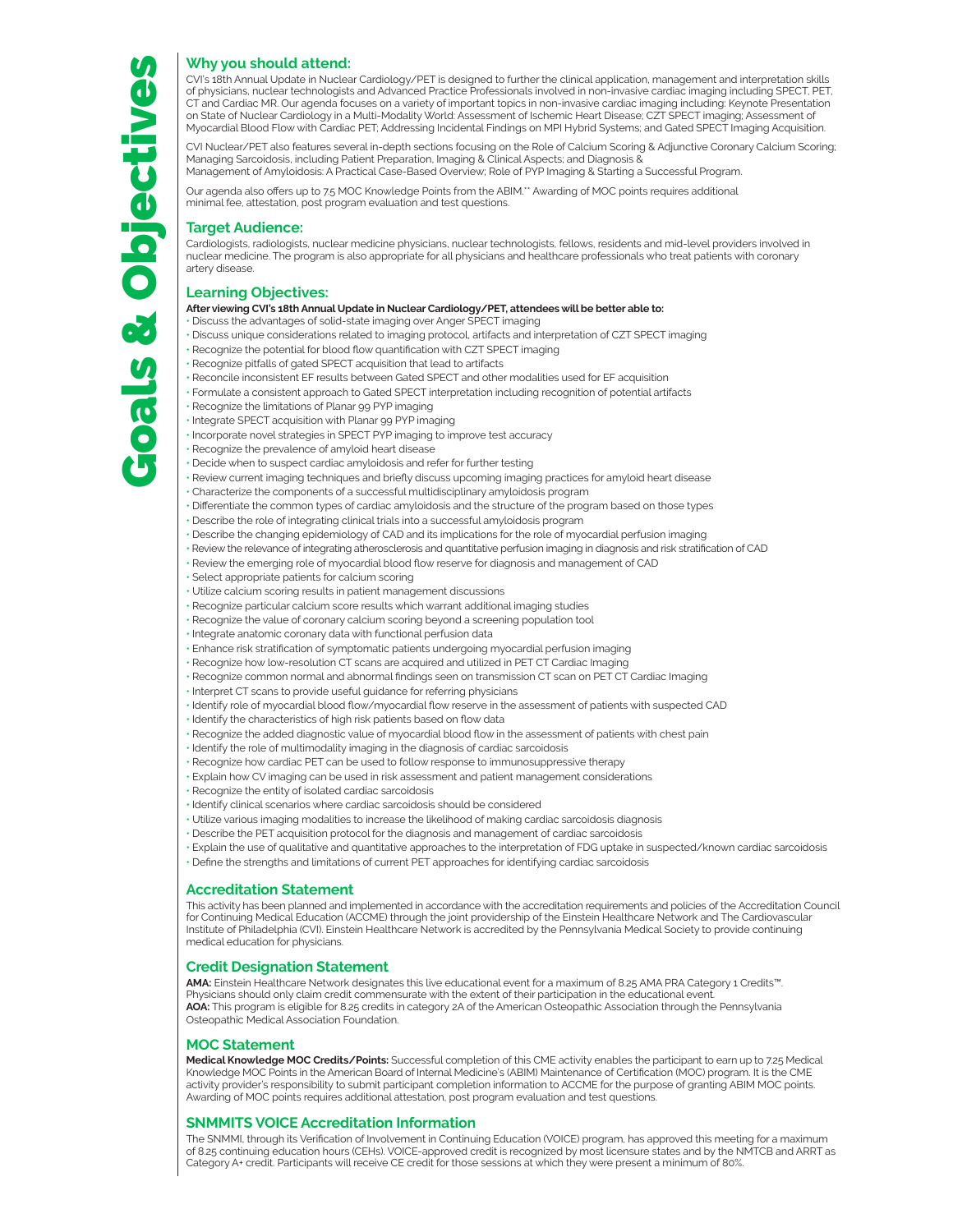### **Course Directors**

**Veronica A. Covalesky, MD FACC** Clinical Assistant Professor of Medicine Drexel University College of Medicine

**Pravin V. Patil, MD FACC** Associate Professor of Medicine Lewis Katz School of Medicine at Temple University

#### **Renee P. Bullock-Palmer, MD FACC FAHA FASNC FASE FSCCT**

Director of Non-Invasive Cardiac Imaging Director of the Women's Heart Center Deborah Heart & Lung Center Clinical Associate Professor of Medicine Department of Internal Medicine, Division of Cardiology Thomas Jefferson University

#### **Associate Director**

#### **Colin M. Movsowitz, MD FACC**

Director of Cardiac Electrophysiology Einstein Medical Center Montgomery

# **Keynote Faculty**

#### **Marcelo F. Di Carli, MD**

Executive Director, Cardiovascular Imaging, Chief, Division of Nuclear Medicine and Molecular Imaging, Brigham and Women's Hospital Seltzer Family Professor of Radiology and Medicine, Harvard Medical School

### **Faculty**

#### **Mouaz H. Al-Mallah, MD MSc**

President-Elect, American Society of Nuclear Cardiology Beverly B. and Daniel C. Arnold Distinguished Chair Professor of Cardiology, Houston Methodist Academic Institute

Professor of Medicine, Weill Cornell Medicine Director, Cardiovascular PET Houston Methodist DeBakey Heart and Vascular Center

#### **Timothy M. Bateman, MD, MASNC, FACC**

Co-Director, Cardiovascular Radiologic Imaging Mid-America Heart Institute and the Saint-Luke's Health System

Professor of Medicine University of Missouri-Kansas City School of Medicine

#### **Ron Blankstein, MD**

Professor of Medicine and Radiology Harvard Medical School

#### **Panithaya Chareonthaitawee, MD**

Professor of Medicine, Director of Nuclear Cardiology, Education Chair Mayo Clinic, Rochester

#### **Joshua M. Cooper, MD, FACC, FHRS**

Professor of Medicine, Director, Cardiac Electrophysiology, Program Director, Cardiac Electrophysiology Fellowship Lewis Katz School of Medicine at Temple University

### **Case Presenters**

#### **Rachel Debenham, MD**

Cardiology Fellow Thomas Jefferson University Hospital **Kathleen Pressoir, DO** 

Cardiology Fellow Deborah Heart & Lung Center

#### **Conflict of Interest Statement**

#### **Javier A. Gomez Valencia, MD**

Director of Stress Laboratory, Nuclear Cardiology and Cardiac Station John H. Stroger, Jr. Hospital, Provident Hospital

#### **Ahmad Masri, MD MS**

Director, Cardiac Amyloidosis Program, Director, Hypertrophic Cardiomyopathy Center, Assistant Professor of Medicine Oregon Health & Science University

#### **Khurram Nasir, MD, MPH**

Professor of Cardiology, Academic Institute Jerold B. Katz Investigator, Academic Institute Full Clinical Member, Research Institute Chief, Division of Cardiovascular Prevention and Wellness, Department of Cardiology Co-director, Center for Outcomes Research Houston Methodist, Weill Cornell Medical College

#### **Vasvi Singh MD**

Imaging Cardiologist Director, Cardiac Amyloidosis Program Harvard Medical School

#### **Prem Soman MD, PhD**

Professor of Medicine, and Clinical and Translational Science Associate Chief, Cardiology Directory, Nuclear Cardiology and the Cardiac Imaging Fellowship Director, Cardiac Amyloidosis Center University of Pittsburgh Medical Center

#### **Natasha Vedage, MD**

Cardiology Fellow Temple University Hospital

### **Kathleen Young, MD**

Cardiology Fellow Mayo Clinic

Faculty and all others who have the ability to control the content of continuing medical education activities sponsored by the Pennsylvania Medical Society are expected to disclose to the audience whether they do or do not have any real or apparent conflict(s) of interest or other relationship(s) related to the content of their presentation(s).

#### **Acknowledgement**

All commercial support in the form of educational grants and display support will be acknowledged in the syllabus, on signage and verbally before the start of the program.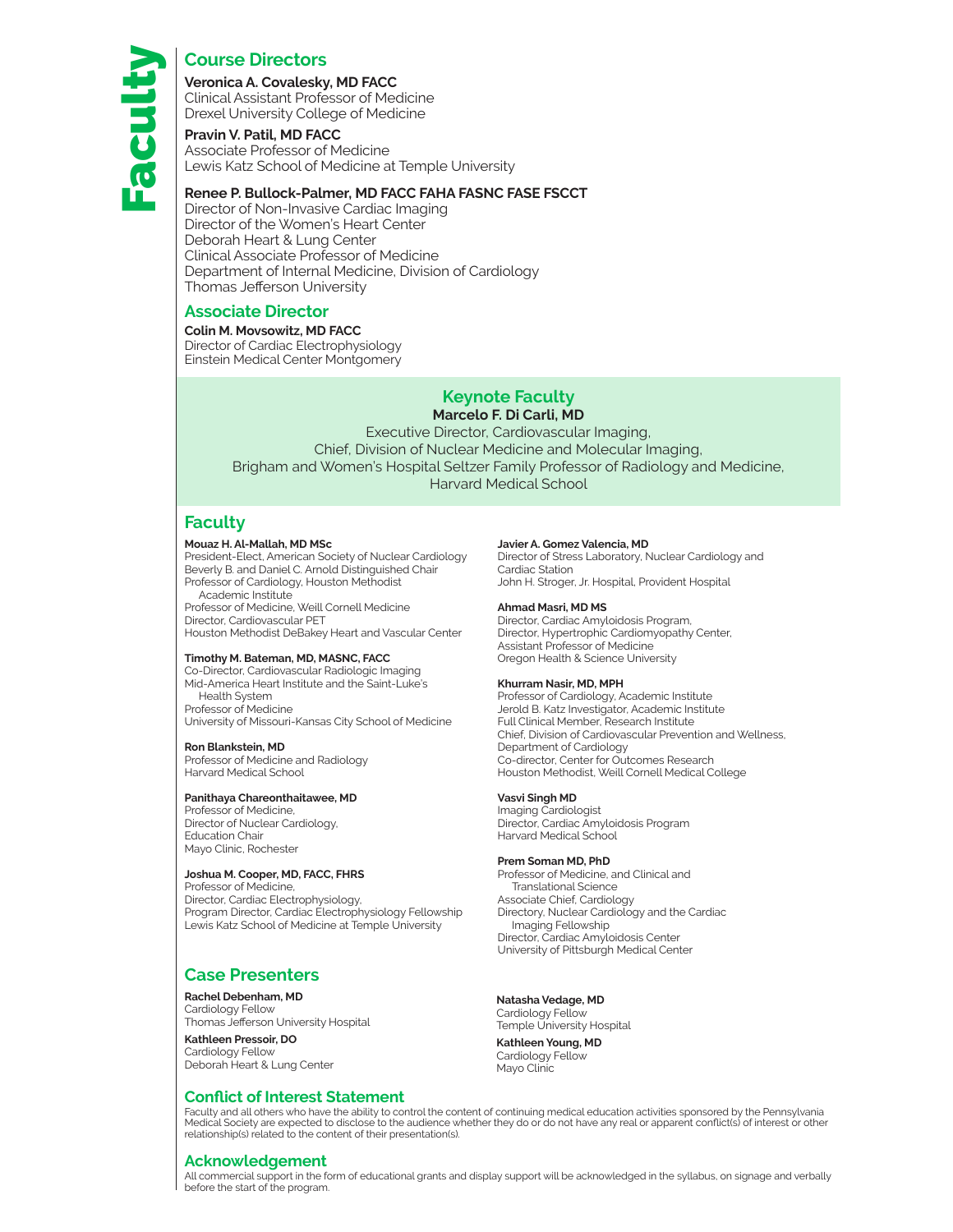# Live Webinar Agenda

**CVI's 18th Annual Update in Nuclear Cardiology/PET Update 8.25 Nuclear Specific CME/CEU/VOICE Credits for All 7.5 MOC Knowledge Points for physicians who certify through ABIM** 

## **Session 1 – Sunday March 27, 2022 (3.25 CME/CEU/VOICE Credits)**

| <b>Introduction and Overview</b>                                         |  |
|--------------------------------------------------------------------------|--|
|                                                                          |  |
| ♥ CZT SPECT Imaging-Applications, Artifacts and Other                    |  |
| <b>Unique Considerations</b>                                             |  |
|                                                                          |  |
| <b>Gated SPECT Imaging Acquisition</b>                                   |  |
|                                                                          |  |
| ♥ Fellow Case Presentation: PYP Imaging                                  |  |
|                                                                          |  |
| ♥ Caution! Cardiac ggmtc-PYP Scintigraphy Increasingly                   |  |
| <b>Adopted But is Planar Imaging Sufficient</b>                          |  |
|                                                                          |  |
| ♥ Amyloid Disease: A Case Based Discussion                               |  |
|                                                                          |  |
| ♥ Important Building Blocks of Starting a Successful                     |  |
| <b>Cardiac Amyloidosis Program</b>                                       |  |
|                                                                          |  |
| <b>V</b> Panel Discussion: Amyloid Disease                               |  |
|                                                                          |  |
|                                                                          |  |
| Session 2 - Monday March 28, 2022 (2.75 CME/CEU/VOICE Credits)           |  |
| <b>Introduction and Overview</b>                                         |  |
|                                                                          |  |
| <b>KEYNOTE PRESENTATION - State of Nuclear Cardiology in</b>             |  |
| a Multi Modality World: Assessment of Ischemic Heart Disease             |  |
|                                                                          |  |
| ♥ Fellow Case Presentation: Calcium Scoring                              |  |
|                                                                          |  |
| <b>Beyond the Power Zero: Integrating Calcium Scoring</b>                |  |
| <b>Into Clinical Practice</b>                                            |  |
|                                                                          |  |
| ♥ How to Utilize Adjunctive Calcium Scoring                              |  |
|                                                                          |  |
|                                                                          |  |
| ♥ Addressing Incidental Findings on MPI Hybrid Systems                   |  |
|                                                                          |  |
| Session 3 - Wednesday March 30, 2022 (2.25 CME/CEU/VOICE Credits)        |  |
| <b>Introduction and Overview</b>                                         |  |
|                                                                          |  |
| ♥ Fellow Case Presentation: Patient With Suspected                       |  |
|                                                                          |  |
| <b>Coronary Microvascular Dysfunction</b>                                |  |
|                                                                          |  |
|                                                                          |  |
|                                                                          |  |
|                                                                          |  |
| Sarcoidosis: Preparing the Patient                                       |  |
|                                                                          |  |
| <b>V Sarcoidosis: Clinical Aspects</b>                                   |  |
|                                                                          |  |
| <b>Sarcoidosis: Imaging Aspects</b>                                      |  |
|                                                                          |  |
| <b>Fellow Case Presentation: Sarcoidosis</b>                             |  |
|                                                                          |  |
| <b>Panel Discussion: Sarcoidosis</b>                                     |  |
|                                                                          |  |
| <b>View Recorded Sessions On-Demand for Credits through May 15, 2022</b> |  |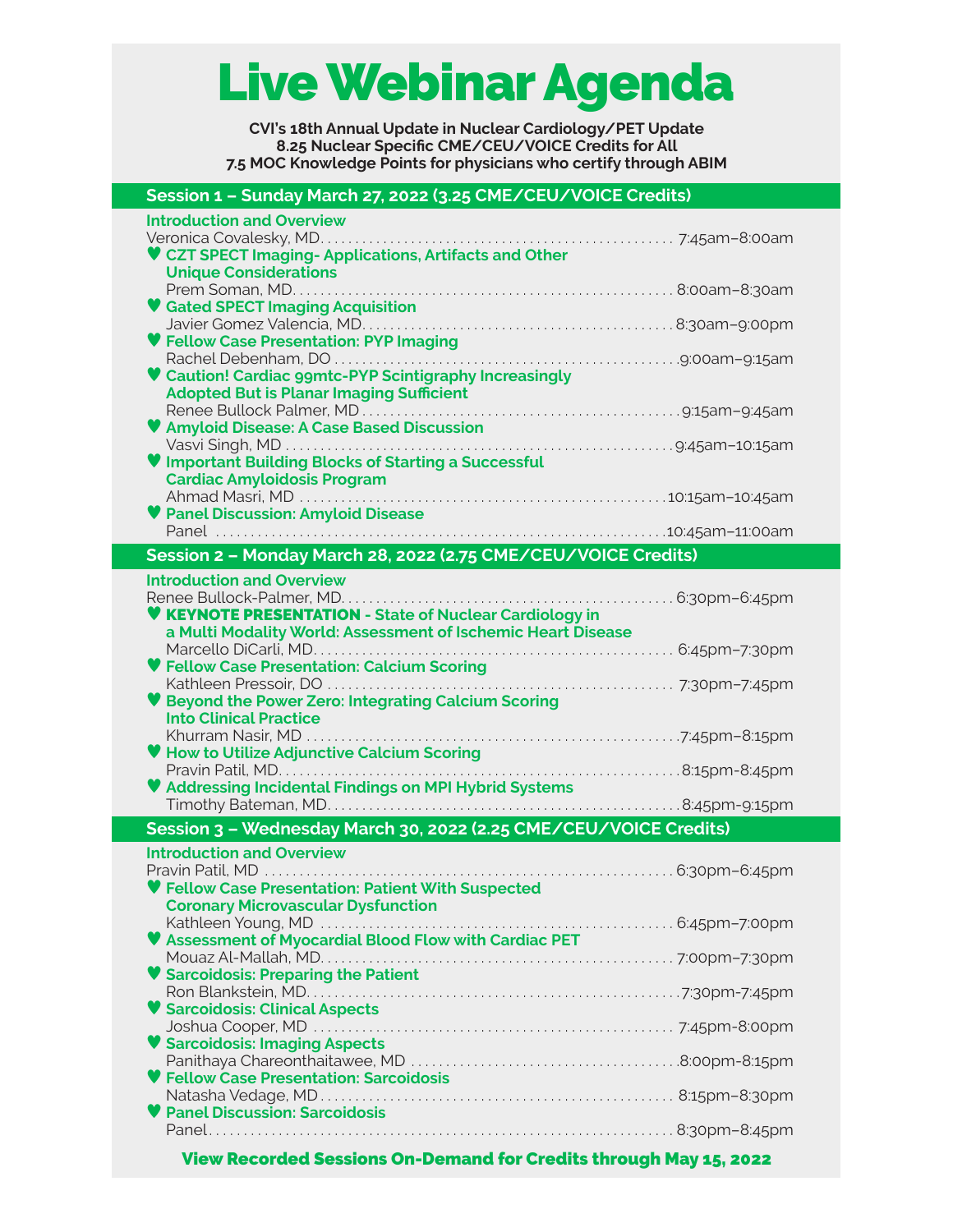# At CVI, our highest priority is ensuring the safety of attendees, faculty, industry partners, vendors, volunteers and CVI staff.

Like most people, we were hopeful that Covid would be under enough control for us to return to CVI's traditional in-person program format in early 2022 with CVI's 14th Annual Echo Update in January. CVI's 2022 EP/Arrhythmia Update was to also be presented in that format.

We expected most certainly that CVI Nuclear/PET would be in person as well.

As the Omicron variant spread rapidly throughout the mid-Atlantic region, across America and around the globe, it became clear that it would be unsafe and irresponsible to organize the large group meetings which CVI is known for.

Our CVI accredited continuing education programs have been quite successful in a virtual format, attracting some of our largest audiences to date. Although the virtual format does not allow for the significant networking opportunities and delicious meal selections which are a hallmark of our CVI programs, we feel that for the time being, it makes the most sense to continue in this way.

Our hope is to come back together in-person by later Spring, 2022, but we will rely on the science and current CDC guidance as to how best we assemble a large group, in-person, with the utmost safety for our program faculty, industry partner vendors, CVI staff – and you our valued program attendees.

### **There will continue to be 2 easy ways for you to earn your credits:**

- Watch programs live with hundreds of other health professionals
- Or watch the recorded proceedings on demand, at your convenience, for 45 days after the program (until 5/15/22 for CVI Nuclear/PET 2022)
- All presentations have start and end codes which need to be included on program evaluation to claim credits
- If watching recorded proceedings, an additional quiz is also required
- Either format you must register to receive a unique link to view the program

#### **CVI's Online CME/CEU/SDMS/VOICE/MOC Programs offer you:**

- Relevant, timely, interesting topics
- Nationally recognized thought leader faculties
- Registration fees discounted from in-person programs
- Early-bird discounts for those registering by 3/9/22
- CVI's FREE Apple iPad drawing!
- **And CVI's Virtual Exhibit Booths, offering a FREE Drawing of up to \$250 in VISA Gift Cards each session – just for visiting our virtual industry partner exhibit booths!**

**For more information, accreditation requirements and a calendar of all CVI cardiovascular education programs, please visit us online at cviphiladelphia.org**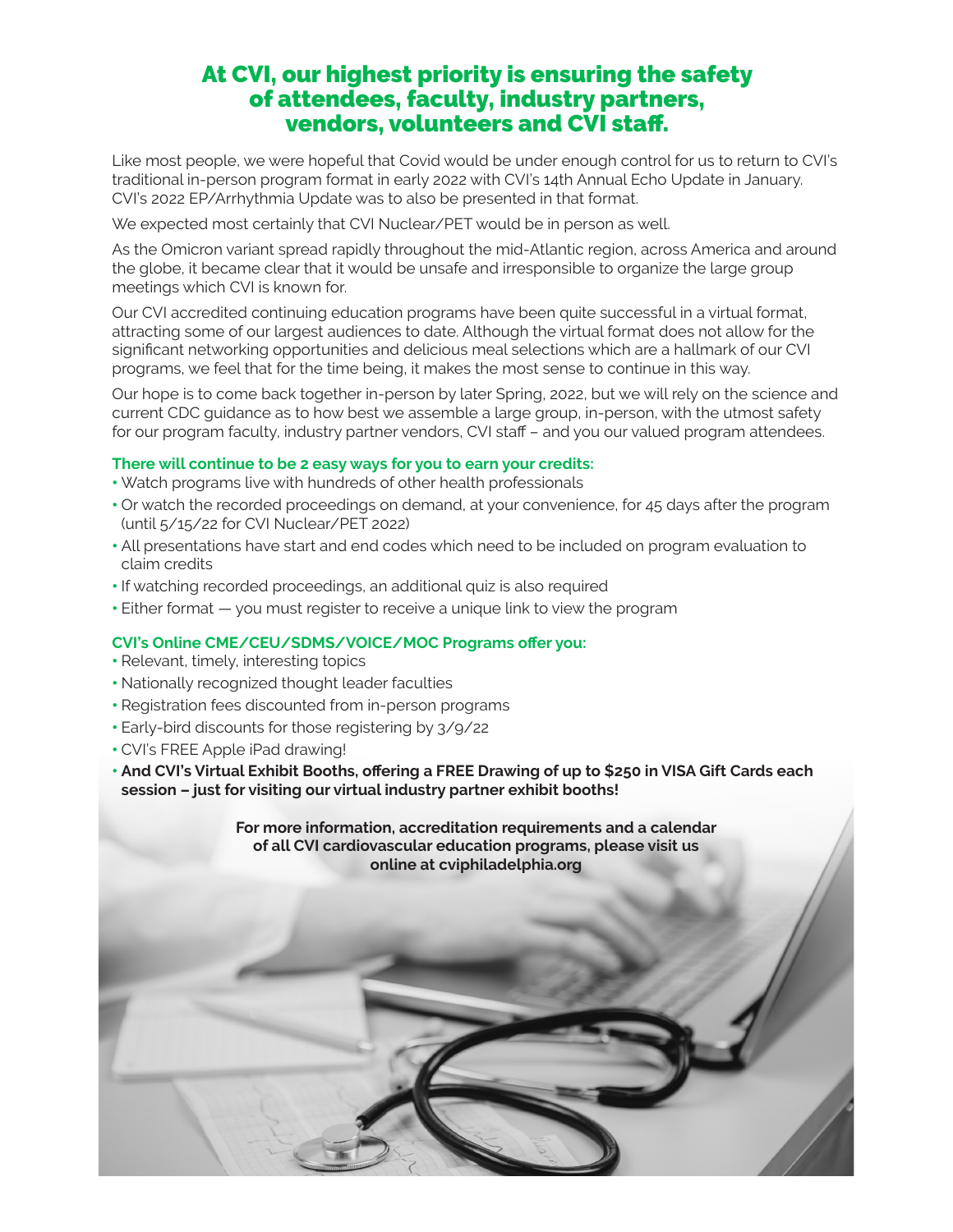# Look for these upcoming accredited CVI CME/CEU/SDMS/ VOICE/MOC programs

#### **Please Note:**

We are committed to ensuring the safety of our program attendees, faculty, exhibitors and staff. For the rest of our CVI Winter/Spring CME Programs, we will plan so that we are able to easily transition from in-person to virtual formats as needed based on how current and projected Covid conditions appear in the mid-Atlantic region and across America.

**Visit us online at cviphiladelphia.org for pertinent program updates.**

#### **CVI's 11th Annual EP/Arrhythmia Management Update**

Sunday, February 27, 2022 (AM Session) Monday, February 28, 2022 (PM Session) Wednesday, March 2, 2022 (PM Session)

#### **CVI's 18th Annual Update in Nuclear Cardiology**

Sunday, March 27, 2022 (AM Session) Monday, March 28, 2022 (PM Session) Wednesday, March 30, 2022 (PM Session)



#### **CVI's Inaugural Philadelphia Heart Failure Symposium**

Late Spring 2022 *More info coming soon!*

#### **CVI/Deborah's 2nd Annual Adult Congenital Heart Disease Program**

Summer 2022 *More info coming soon!*

#### **CVI's 6th Annual Cardiology Fellows Program**

Summer 2022 *More info coming soon!*

#### **CVI's 29th Annual Cardiology Update**

October, 2022 *More info coming soon!*